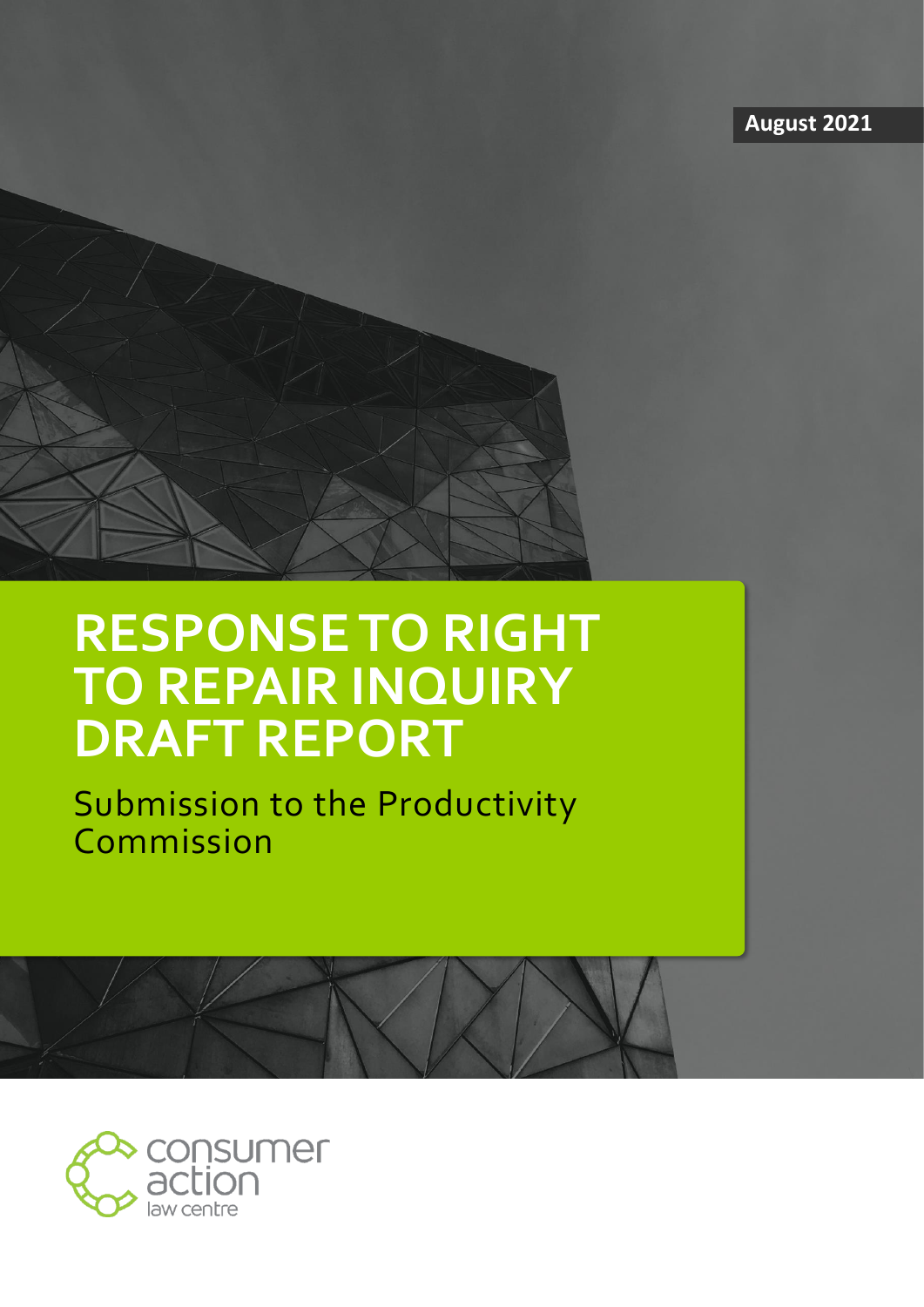# **RESPONSE TO RIGHT TO REPAIR INQUIRY DRAFT REPORT**

## Submission to the Productivity Commission

## <span id="page-1-0"></span>**Introduction**

- 1. Consumer Action Law Centre (**Consumer Action**) is pleased to provide this submission to the Productivity Commission in response to the Inquiry on the Right to Repair Draft Report (**draft report**).
- 2. The structure of our response aligns with the organisation of **Table 1 on page 25** of the draft report, as this best reflects our key priority in responding to this consultation – possible reforms to reduce barriers to repair.
- 3. As we stated during the Melbourne public hearing, we strongly support recommendations to address the main barriers to accessing to repairs and other remedies through the consumer guarantees. These barriers would be reduced through the introduction of alternative dispute resolution (**ADR**) mechanisms across the states and territories, particularly in relation to specialty ADR for motor vehicle matters, which would improve access to justice. The opportunities to exercise rights to repairs under the consumer guarantees are, in reality, often currently unavailable to people facing financial disadvantage and other vulnerabilities.
- 4. At a systemic level, super complaints processes would complement improved individual access to consumer guarantee rights through ADR. A super complaints process would enhance regulator intelligence on systemic poor practices and better enable regulators to take enforcement action through more effective and transparent complaints processes.
- 5. Furthermore, it is integral that warranties do not impede independent repair. Warranties should offer benefits over and above rights enshrined in the Australian Consumer Law, and should not be considered to replace these rights.
- 6. Finally, product durability and repairability information would be helpful for improving consumer choice. However, without improved access to dispute resolution forums, this information will not in itself improve access to the right to repair in Australia.

A summary of recommendations is available at **Appendix A**.

## **About Consumer Action**

Consumer Action is an independent, not-for profit consumer organisation with deep expertise in consumer and consumer credit laws, policy and direct knowledge of people's experience of modern markets. We work for a just marketplace, where people have power and business plays fair. We make life easier for people experiencing vulnerability and disadvantage in Australia, through financial counselling, legal advice, legal representation, policy work and campaigns. Based in Melbourne, our direct services assist Victorians and our advocacy supports a just marketplace for all Australians.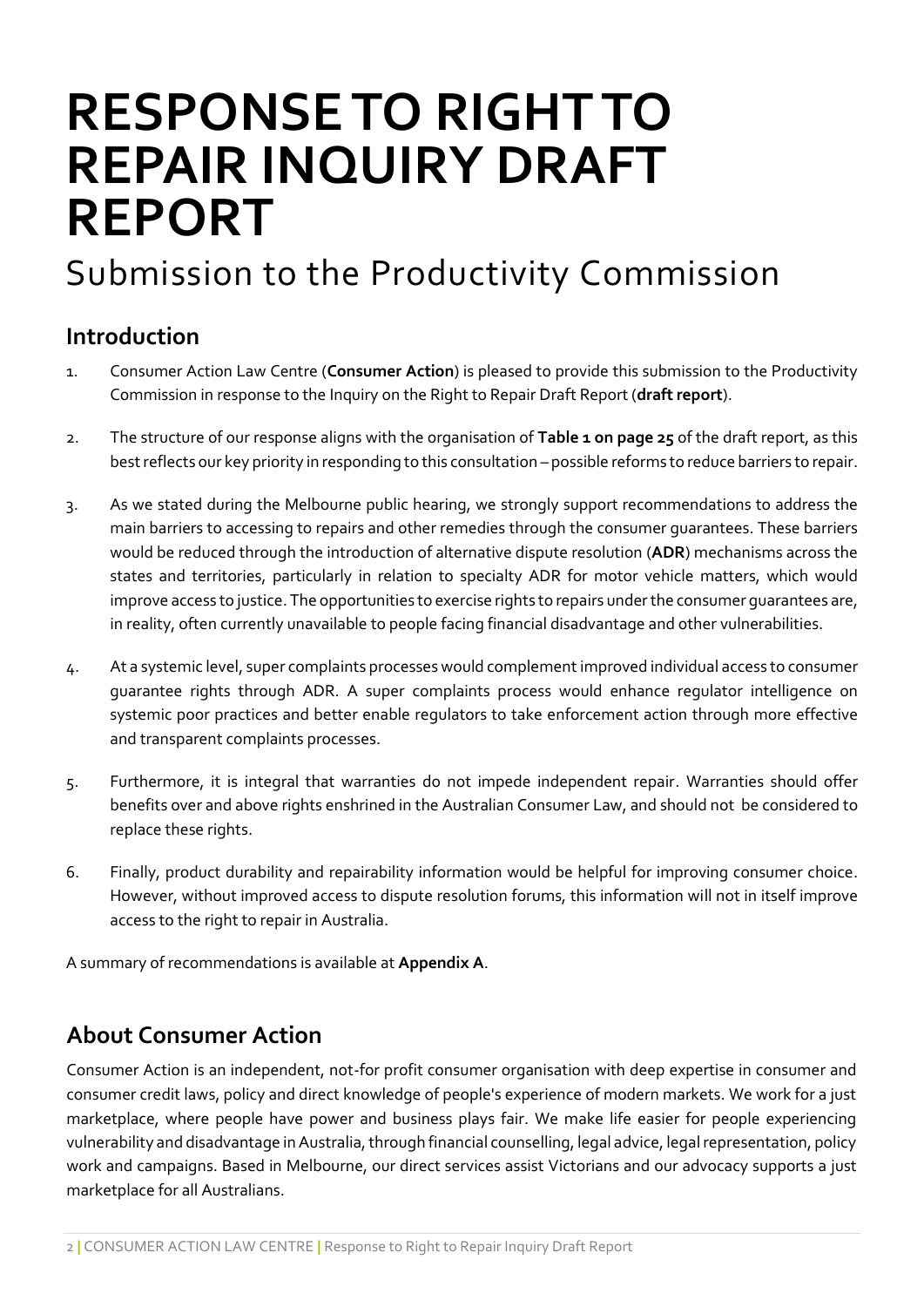## **TABLE OF CONTENTS**

| Enhance access to consumer rights (Existing consumer rights under consumer law)  4                |
|---------------------------------------------------------------------------------------------------|
|                                                                                                   |
|                                                                                                   |
|                                                                                                   |
|                                                                                                   |
|                                                                                                   |
|                                                                                                   |
|                                                                                                   |
| Evaluate the motor vehicle mandatory information sharing scheme (Recommendation 4.1) 10           |
|                                                                                                   |
| Ensure warranties do not impede independent repair (Manufacturer warranties and their influence   |
|                                                                                                   |
| Require additional text in warranties to inform consumers that consumer quarantees do not require |
|                                                                                                   |
|                                                                                                   |
|                                                                                                   |
| Better information for consumers on product durability and repairability16                        |
| Publish guidance on durability expected under consumer guarantees for common household items      |
|                                                                                                   |
|                                                                                                   |
|                                                                                                   |
|                                                                                                   |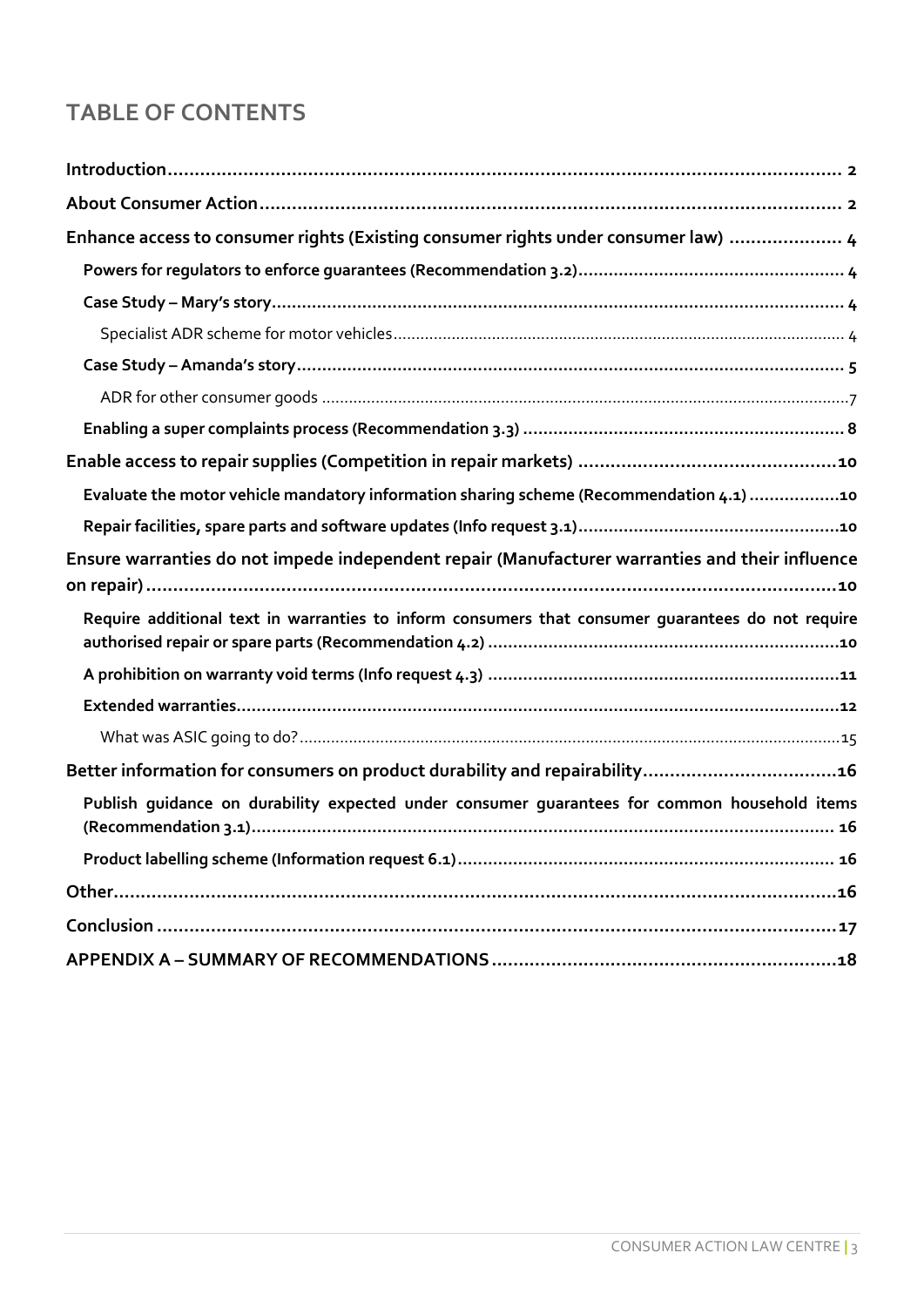## <span id="page-3-0"></span>**Enhance access to consumer rights (Existing consumer rights under consumer law)**

#### <span id="page-3-1"></span>**Powers for regulators to enforce guarantees (Recommendation 3.2)**

- 1. We strongly support **draft recommendation 3.2** for states and territories to introduce ADR schemes to better resolve consumer guarantee complaints. We support powers such as compulsory conciliation or consumer guarantee directions powers.
- 2. However, these reforms alone would not improve access to dispute resolution for the consumer goods we see most in legal advice calls about consumer guarantee breaches: motor vehicles. Motor vehicle dispute resolution needs a tailored and fit-for-purpose ADR scheme given the unique complexities of these disputes.

#### Specialist ADR scheme for motor vehicles

- <span id="page-3-2"></span>3. In addition to draft recommendation 3.2, we recommend improved speciality no- orlow-cost ADR for motor vehicle disputes. Specialty ADR schemes for cars should be timely, affordable and accessible. This was supported by the Victorian Access to Justice Review in 2016, which recommended compulsory conciliation of motor vehicle disputes by Consumer Affairs Victoria and funding for technical assessments to assist in dispute resolution. 1
- 4. It is essential for any specialist motor vehicle ADR scheme to be funded to offer access to free expert technical assessments.
- 5. General ADR schemes will not solve this issue as they do not offer the specialist expertise required and, often, their maximum claim amounts would exclude the majority of motor vehicle complaints in any case.<sup>2</sup>
- 6. The costs of bringing a used car matter to a court or tribunal can be significant – expert reports cost in excess of \$1000, plus additional towing costs for people in regional areas and VCAT filing fees. Our administrative tribunal system is subject to lengthy delays, where a

#### **Case Study – Mary's story**

Mary (name changed) is an Aboriginal woman living in regional Victoria, more than 150km out of Melbourne. She is also a victim survivor of family violence and is a single mother of four children. Mary receives Centrelink payments and said she hardly had any money left after paying for petrol and food for her children.

Mary told our lawyers the following about her experience.

In September 2020 Mary's family helped her purchase a 2004 model second-hand car from a dealership in Melbourne for about \$6,500. A tow truck delivered the car to her but left before she had a chance to do a test drive.

She started noticing issues with the car within 2-3 days, as the car was shaking and making clanking and banging sounds. There were also issues with the brakes and the doors coming off.

After 2 weeks, Mary sent the car back to the dealership with a list of items to be fixed. Mary paid part of the cost to tow her car back to her, but when it was returned to her the repairs Mary requested to have done were not completed.

Mary has since received a quote for repairs from another mechanic for approximately \$2,000 but she can't get the car fixed herself as she's struggling as it is.

Mary still has the car and it is getting worse. She worries the car is becoming unsafe to drive; however, she needs to get her kids to school so is forced to use it. She said she is feeling depressed about the car.

She wants it to be repaired but she didn't think she could go through with VCAT as she is not able to read or write very well. She also would be unlikely to be able to afford an expert report.

We are attempting to assist Mary with a referral for further advocacy support.

4 **|** CONSUMER ACTION LAW CENTRE **|** Response to Right to Repair Inquiry Draft Report

<sup>&</sup>lt;sup>1</sup> Access to Justice Review Victoria (2016), Recommendation 5.8[, https://engage.vic.gov.au/accesstojustice.](https://engage.vic.gov.au/accesstojustice) <sup>2</sup> For example, the NSW Fair Trading directions power is limited to claims of a maximum of \$3,000.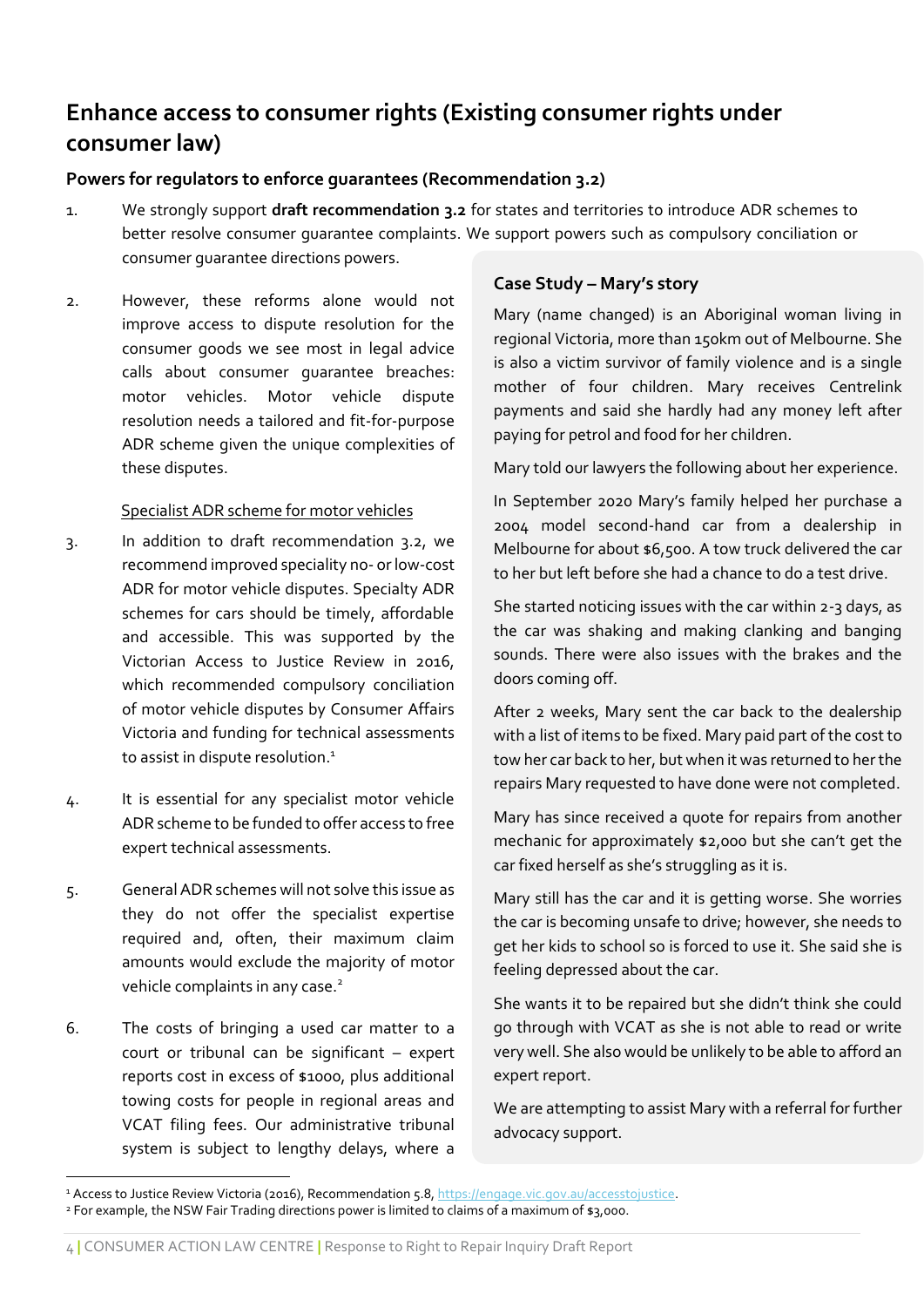person may be in the midst of the dispute for 6 to 18 months, without a working vehicle during this time. Often, people are continuing to make loan repayments on a car they cannot drive. The legal arguments can also be complex for a layperson to present to a court or tribunal that does not have specific expertise in vehicle disputes.

- 7. Retailers and, in particular, car dealers are not oblivious to these difficulties. In our case work, inadequate access to justice has contributed to a culture of stonewalling and refusal to provide redress in accordance with the consumer guarantees.
- 8. Our own data from Consumer Action's legal advice lines show motor vehicles to account for approximately 30 percent of our legal advice calls about consumer guarantees. State and territory regulator data, printed on p 94 of the Draft Report, indicates motor vehicles sales are the top complaint across Australia.
- 9. Additional issues at administrative tribunals compound the burden for consumers, such as those discussed in Amanda's story – including difficulty accessing hearings, lengthy delays and the need for further hearings due to administrative errors, evidence expectations, and complexities around expected submissions and pleadings. Even if a consumer wins their case, they can have problems enforcing the judgment, as shown by Amanda's story.
- 10. The effect on consumers experiencing financial disadvantage and other vulnerabilities is staggering – we have seen clients forced into debt to pay storage costs to a dealer that has their lemon car and refuses to fix it or replace it. Without their vehicles, people often pay additional costs for transportation or are just unable to get to work, school, or medical appointments. Furthermore, it may result in continued deterioration of their vehicle that might be unsafe to drive, combined with the additional burdens of insurance and registration fees and ongoing car payment obligations for a vehicle that is unusable.

#### **Case Study – Amanda's story**

Amanda (name changed) is a mother on a Disability Support Pension who recently called our legal advice line.

She told our lawyers the following about her experience in VCAT.

Amanda was involved in a car accident and took her van to a mechanic for repair. The mechanic held her van and took her money but refused to return her van.

Amanda initiated proceedings in VCAT, which resulted in more than five hearings being held over the course of 3 years. At one point, a decision overturning a previous order was made against her while she was not in the hearing because she had been provided multiple numbers with which to dial in, including an incorrect one that sent her into the wrong hearing.

Amanda also told our lawyers that a VCAT member told her to engage a lawyer to prepare a chronology, despite Amanda already providing her own documentation with the facts. Amanda told us she did not think the VCAT member had read the documents she had provided .

Amanda couldn't get help from Victoria Legal Aid, so she approached private lawyers to help her with her VCAT documents. Eventually, VCAT ordered the mechanic to pay Amanda more than \$15,000 in exchange for keeping her car. However, this has not been paid. Amanda is now left without her van and as well as the money she had paid to the mechanic for repairs of over \$6,000.

In addition, Amanda has since received a bill for thousands of dollars that she didn't understand she would be charged from the private lawyers. She is now being pursued for this amount plus interest in court.

During this time, Amanda was going through some very difficult circumstances, including illness in both of her parents and the eventual passing of her father.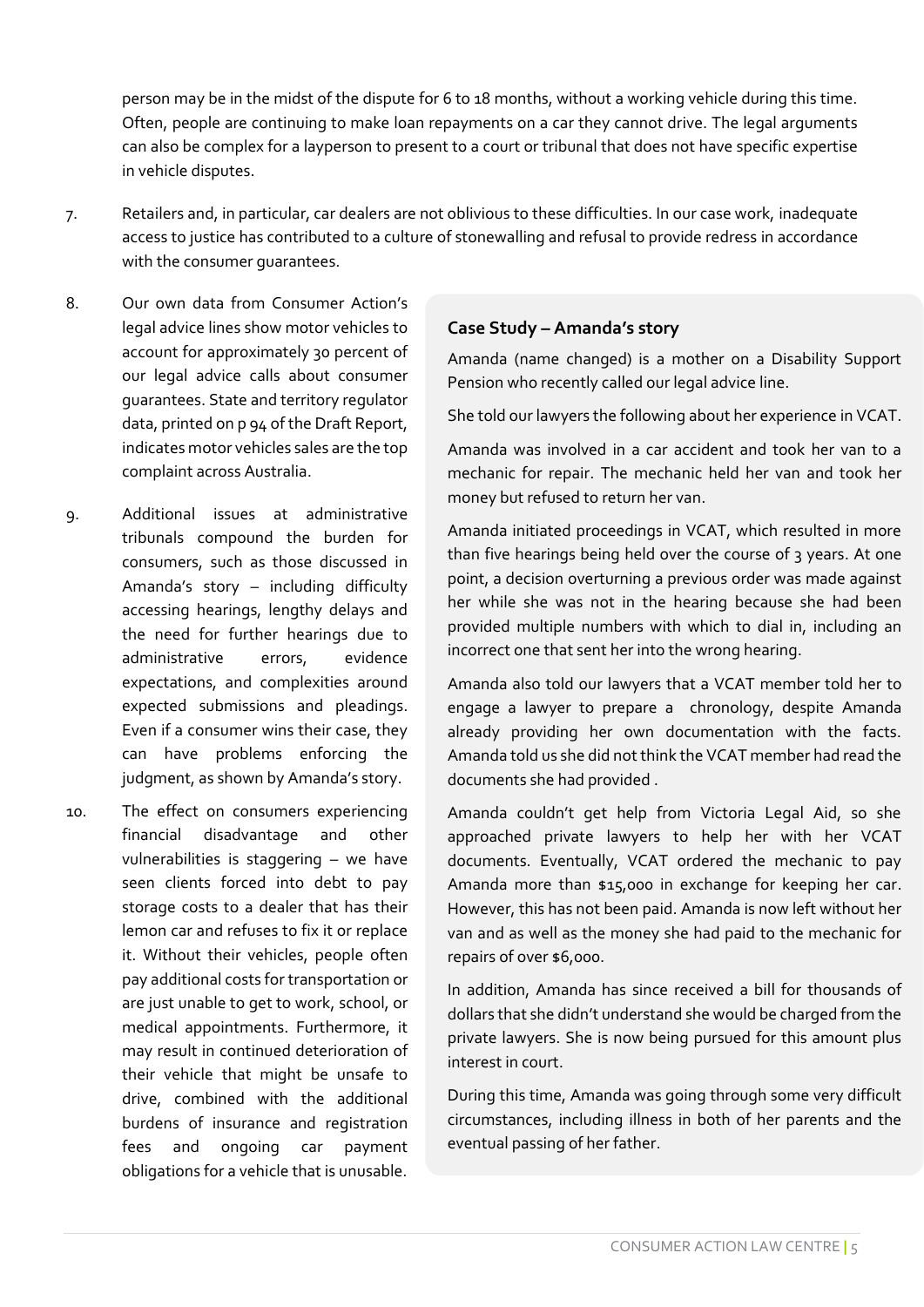- 11. Without motor vehicle ADR schemes that are accessible, affordable and timely, people will continue to miss out on access to repairs, replacements and refunds that they are entitled to under the Australian Consumer Law (**ACL**) for their faulty cars, which has significant hidden costs and impacts on their ability to participate in society and the economy.
- 12. While any motor vehicle ADR scheme must be accessible for consumers successfully representing themselves, Consumer Action does not recommend that access to legal representation be banned from any motor vehicle ADR scheme entirely, as is the case in the New Zealand model. This would have a detrimental impact on people experiencing vulnerability, especially people who may not have the capacity to advocate for themselves or who may not be able to understand complex information. The ADR scheme should have the discretion to allow legal representation when appropriate.
- 13. The independenet resolution of complaints should be the primary focus of any such ADR scheme, rather than being embedded within a state or territory regulator. This is because regulators' main priority, quite rightly, is compliance and enforcement. While enforceable dispute resolution services within regulators would be helpful for other smaller-value disputes, we consider that a separaterobust, specialist scheme is required for motor vehicle disputes.
- 14. Ombudsman schemes have been effective specialist dispute resolution schemes in other specialty sectors in Australia, including in relation to credit and financial services, superannuation, telecommunications, energy and water. Our organisation has supported and represented many consumers in disputes with these firms in ADR over many years. One of the greatest advances in consumer protection in the past 20 years is the establishment of mandatory ADR schemes in many industry sectors. These schemes have provided access to justice for hundreds of thousands of consumers that would have been unable to resolve disputes if they had to rely on existing courts and tribunals, which can be complex, time consuming and costly.
- 15. These schemes are often industry funded, which creates an incentive to resolve disputes effectively. Ombudsman schemes are transparent and independent, with governance frameworks consisting of consumer representatives, industry representitives and independents. Unlike tribunals or courts, they also incorporate a systemic issues function that is important to understanding overarching themes in complaints. Ombudsman schemes can share their findings in published reports and are an important intel source for regulators about systemic issues. Ombudsman schemes operate under clear benchmarks<sup>3</sup> and also are subject to regular independent reviews. The benchmarks relate to accessibility, independence, fairness, accountability, efficiency and effectiveness.
- 16. Industry ombudsman schemes provide services at no cost to consumers, and focus on informal and timely resolution of disputes which reduces barriers to accessing justice for consumers. This design may be best suited for motor vehicle disputes as it would cater for improved access and the specialist knowledge required for any such scheme to be effective.
- 17. Any ADR scheme for motor vehicles must require mandatory participation by car dealers. The UK Reforming Competition and Consumer Policy consultation paper describes a reason for this as 'because there is a high incidence of high value disputes combined with one off purchases'.<sup>4</sup> Generally, membership

<sup>3</sup> See Government Benchmarks for Industry-Based Customer Dispute Resolution (2015), available at: [https://treasury.gov.au/publication/benchmarks-for-industry-based-customer-dispute-resolution.](https://treasury.gov.au/publication/benchmarks-for-industry-based-customer-dispute-resolution)

<sup>4</sup> Department for Business, Energy and Industrial Strategy, "Reforming competition and consumer policy: driving growth and delivery competitive markets that work for consumers" (July 2021), p 23, available at:

[https://assets.publishing.service.gov.uk/government/uploads/system/uploads/attachment\\_data/file/1004096/CCS0721951242-](https://assets.publishing.service.gov.uk/government/uploads/system/uploads/attachment_data/file/1004096/CCS0721951242-001_Reforming_Competition_and_Consumer_Policy_Web_Accessible.pdf) [001\\_Reforming\\_Competition\\_and\\_Consumer\\_Policy\\_Web\\_Accessible.pdf.](https://assets.publishing.service.gov.uk/government/uploads/system/uploads/attachment_data/file/1004096/CCS0721951242-001_Reforming_Competition_and_Consumer_Policy_Web_Accessible.pdf)

<sup>6</sup> **|** CONSUMER ACTION LAW CENTRE **|** Response to Right to Repair Inquiry Draft Report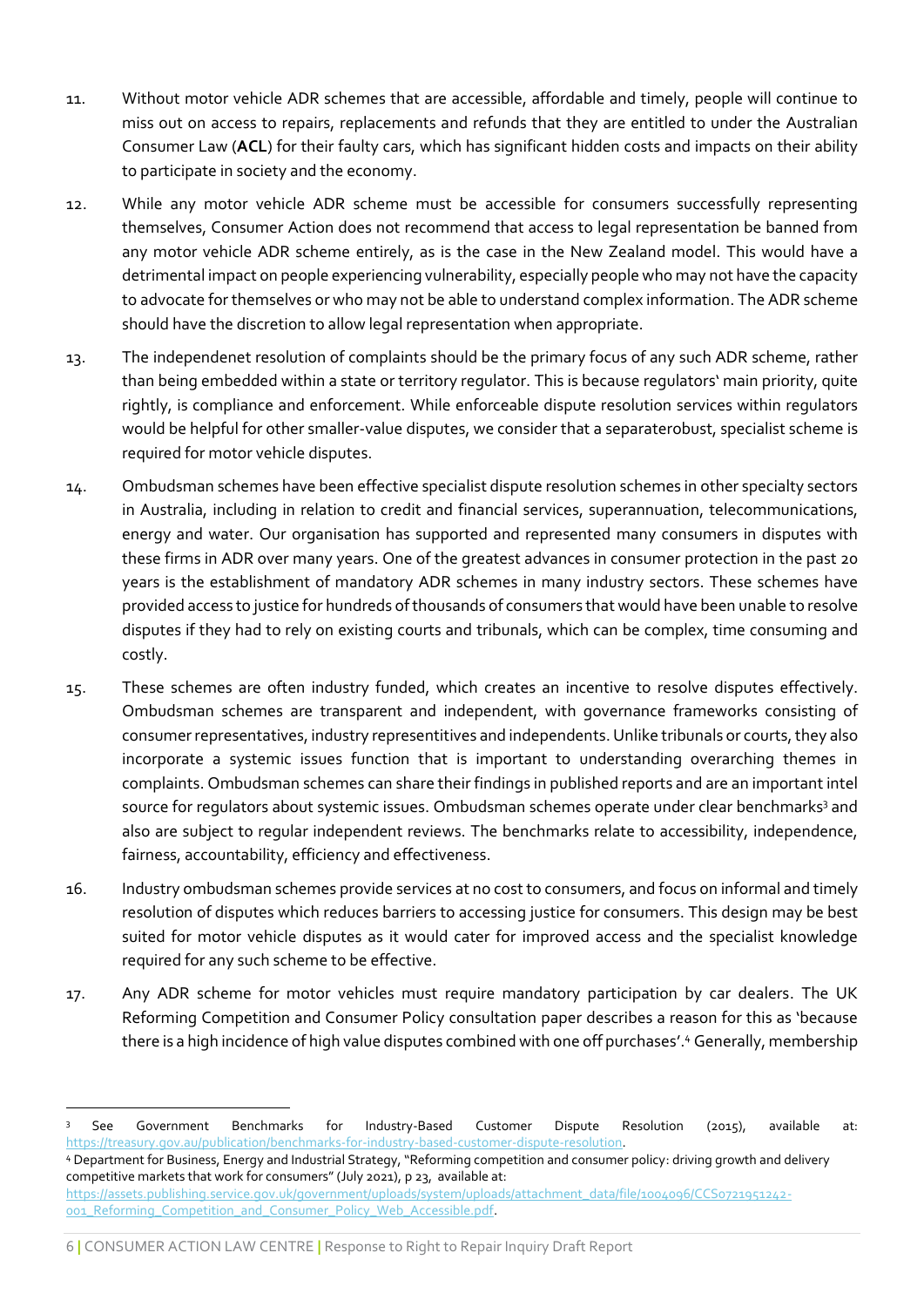to an industry-funded ombudsman is required as a condition of licencing or registration. This could be achieved through motor car trader licensing regimes in each state.

#### ADR for other consumer goods

- <span id="page-6-0"></span>18. In relation to the general ADR, such as compulsory conciliation or directions powers discussed in recommendation 3.2, these should provide effective and timely resolution for many consumer guarantee complaints. As canvassed in our initial submission, enforcement of consumer guarantees continues to be inaccessible and unaffordable for many people in the community, especially people experiencing financial disadvantage and other vulnerabilities. This was also discussed in the ACCC's submission, in which the ACCC stated its '*support [for] amendments to the ACL to address the considerable difference between consumers and supplier rights and their practical experience'*. <sup>5</sup> Often the costs of pursuing a complaint through a court or tribunal far exceed the value of the good or service, meaning people just bear the cost themselves and walk away from the dispute.
- 19. The voluntary ADR schemes that are in place in other states and territories, such as the conciliation available through Consumer Affairs Victoria, cannot be directly enforced. This makes it impossible for consumers to enforce noncompliance with any conciliated decision. Moreover, a trader can just opt to not participate in this form of dispute resolution. Enforceable conciliation or directions powers would help to improve conduct in relation to the consumer guarantees across the state, as we understand has been the case in New South Wales since the implementation of the directions power.
- 20. We strongly support these ADR systems even where there may be the chance of crossover with other dispute resolution options, such as ombudsman schemes. There has always been crossover between schemes and with administrative tribunals. For example, the Telecommunications Information Ombudsman (**TIO**) cannot currently consider complaints about mobile phone devices purchased separate to a service contract with a provider – which is an increasingly frequent means for purchasing a mobile phone. The ADR schemes available are important to provide affordable access to dispute resolution for people who happen to purchase a particular good through a different means than that addressed by the ombudsman service. We note the recently announced UK consultation on reforming competition and consumer policy describes its starting point as a 'strong foundation', with 'multiple routes for consumers to receive advice and enforce their rights'.<sup>6</sup>
- 21. An important aspect of new ADR systems should be their transparency and public accountability. As the draft Report acknowledges, there is currently little publicly available information about the use of such powers in New South Wales. This would be improved by any directions or orders made being readily available to the public – not only would this increase public trust in the system, it would also lead to improved compliance with the Australian Consumer Law obligations when brand reputation is at stake. We note that existing industry ombudsman schemes report final determinations and are accessible to the public, consumer advocates and industry.
- 22. Any cost-benefit analysis undertaken to inform the design and use of ADR mechanisms (general or specialty motor vehicle schemes) as per recommendation 3.2 should ensure it includes the financial loss to consumers who are not able to engage or continue their complaints through current processes, and the financial and non-financial losses incurred due to the faulty good. For example, costs associated with having a lemon car such as loss of an ability to get to work due to an unsafe car or money spent for alternative arrangements.

<sup>5</sup> ACCC Submission in response to the Issues Paper, Productivity Commission Inquiry into the Right to Repair (February 2021), p  $2 - 3$ , available at: https://www.pc.gov.au/ \_\_data/assets/pdf\_file/0007/272662/sub106-repair.pdf.

<sup>6</sup> Se[e https://www.gov.uk/government/consultations/reforming-competition-and-consumer-policy.](https://www.gov.uk/government/consultations/reforming-competition-and-consumer-policy)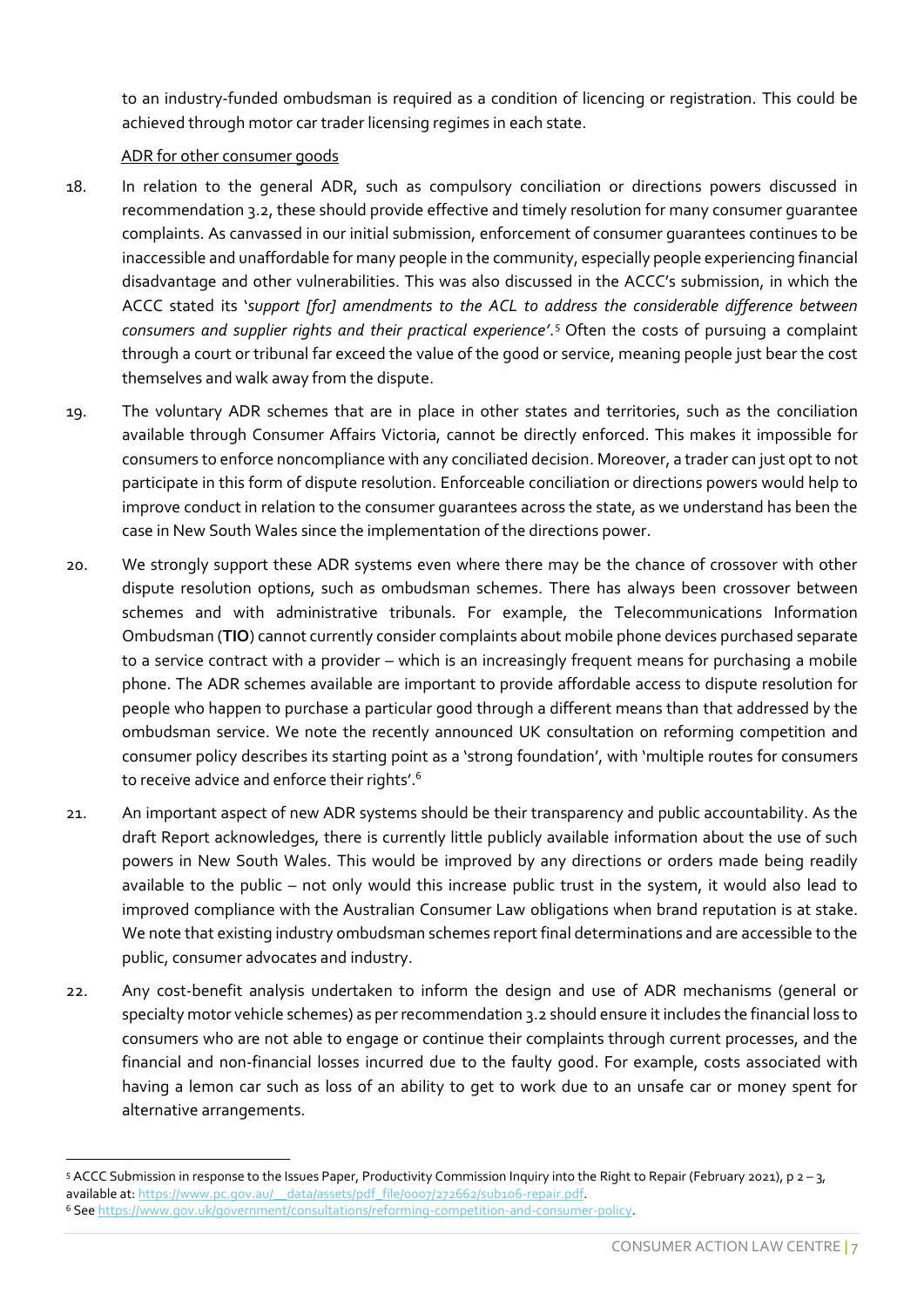- 23. Most importantly, when addressing competitive repair of products due to wear and tear or breakage, the Productivity Commission should ensure its recommendations improve, rather than diminish, access to consumer rights for faulty products. Consumer guarantee protections (including the right to repair) under the ACL are often difficult and expensive for individual consumers to enforce – this means a person's right to repair or reject a faulty good is undermined by inaccessible dispute resolution. Furthermore, some of our clients have reported feeling pressured into thinking they have no other remedy to a faulty good than an endless series of repairs (the repair cycle) or no remedy at all.<sup>7</sup> Any move to require repairs as opposed to replacements or refunds will undermine the purpose of the Australian Consumer Law and will disproportionately have a negative impact on people facing financial disadvantage and/or other vulnerabilities who are stuck in a repair cycle with no 'back up' at their disposal.
	- **RECOMMENDATION 1.** The Productivity Commission should recommend specialist no- or low-cost ADR for motor vehicles that provides accessible, affordable and timely dispute resolution services for people to access repairs and other remedies in relation to the consumer guarantees to address this urgent gap that continues to lead to consumer detriment.

<span id="page-7-2"></span><span id="page-7-1"></span>**RECOMMENDATION 2.** Confirm recommendation 3.2 in the final report.

#### <span id="page-7-0"></span>**Enabling a super complaints process (Recommendation 3.3)**

- 24. We strongly support **draft recommendation 3.3** for the Australian Government to enable designated consumer groups to lodge super complaints on systemic issues in relation to the consumer guarantees.
- 25. Super complaints provide a systematic, rigorous and highly evidenced means for regulators to gather insight on conduct within their remit and consumer protection focus. Super complaints would also lead to more informed and proactive public action on behalf of consumers in relation to the ACL, which would help to address the power asymmetry that exists in the markets reviewed in this inquiry (such as motor vehicles and technology). The UK experience has been successful, leading to meaningful consumer protection action, reforms and, at times, redress for consumers who have been wronged.<sup>8</sup>
- 26. We support the need for criteria for the assignment or removal of designated consumer bodies, through a clear and transparent framework. For example, the Financial Conduct Authority in the UK publishes Guidance for bodies seeking designation as super-complainants to the Financial Conduct Authority.<sup>9</sup> This criteria will protect the integrity of the super complaints system while being fair and accessible to consumer groups, as well as available to the public.
- 27. According to the UK Competition and Markets Authority guidance, super-complainants are not expected to provide the level of evidence necessary for the recipient to decide that immediate action is appropriate. However, they should present a reasoned case for further investigation. Clear evidentiary requirements will provide a framework for consumer groups to adhere to, which will remove uncertainty about whether or when to submit a super complaint for investigation. Such requirements also ensure that there is a substantial problem that needs addressing.
- 28. Super complaints should be fast tracked and responded to in a substantial way by the regulator within a designated amount of time (e.g. 90 days, which is utilised in the UK). This may then lead to enforcement

#### 8 **|** CONSUMER ACTION LAW CENTRE **|** Response to Right to Repair Inquiry Draft Report

<sup>7</sup> Consumer Action Law Centre, "Lemon-Aid" (June 2018) p 22, available at: [https://consumeraction.org.au/lemon-aid/.](https://consumeraction.org.au/lemon-aid/)

<sup>8</sup> For example: <https://www.itpro.co.uk/security/antivirus/359674/mcafee-to-refund-customers-following-cma-investigation> <sup>9</sup> Financial Conduct Authority, 'Guidance for bodies seeking designation as super-complainants to the Financial Conduct Authority

<sup>(</sup>publishing.service.gov.uk)', (March 2013) available at: [https://assets.publishing.service.gov.uk/government/uploads/system/uploads/attachment\\_data/file/200454/guidance\\_for\\_super\\_complai](https://assets.publishing.service.gov.uk/government/uploads/system/uploads/attachment_data/file/200454/guidance_for_super_complainants_120313.pdf) [nants\\_120313.pdf](https://assets.publishing.service.gov.uk/government/uploads/system/uploads/attachment_data/file/200454/guidance_for_super_complainants_120313.pdf)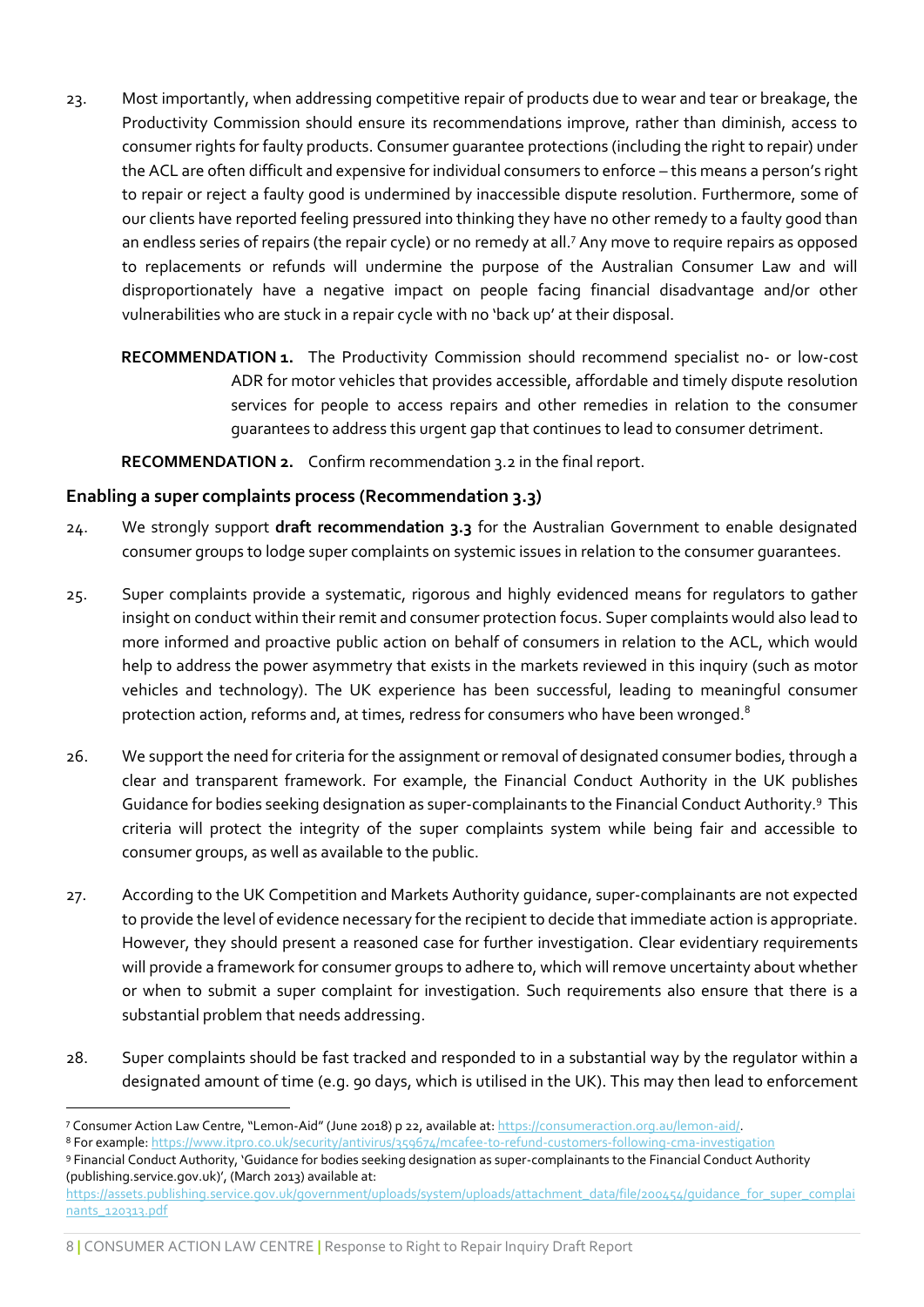action, a market study or a full investigation, for example. The timely nature of responses to super complaints is one of the clearest benefits of this system. We note that any further action is ultimately the decision ofthe regulator based on the evidence available and existing policies for determining what, if any, enforcement action should be pursued. This is not a matter for consumer groups.

- 29. Regulator responses to super complaints should be publicly available through transparent reporting. This would reflect the past Productivity Commission recommendation on ensuring the data on consumer complaints published by ACL regulators are meaningful and improving the transparency of the resourcing and performance of ACL regulators.<sup>10</sup>
- 30. Consumer Action has long called for improved mechanisms for reporting to the public and consumer organisations.<sup>11</sup> A super complaints scheme similar to those operating in the UK would improve transparency and increase community, consumer advocate and industry awareness of regulator activities, leading to an improved and encouraged culture of compliance.
- 31. Consumer organisations currently submit complaints to regulators, however we consider that a supercomplaints process is still necessary. While consumer regulators generally do respond to issues identified by consumer organisations under the current process, a super-complaints process can institutionalise this and provide transparency around these investigations and consequent remedies. This can help address situations where the investigation of complaints are delayed, inevitably resulting in a continuation of the harm complained about.
- 32. Feedback from the UK also suggests that the public nature of super complaints is significant and that the process provides an important additional layer of strategic market analysis to regulators. This is consistent with the Australian National Audit Office recommendation in its recent review of the ACCC that the regulator focus on trends and patterns in market intelligence, identifying high levels of widespread consumer detriment.<sup>12</sup>
- 33. Super complaints should also require a Government response, as is the case in the UK. This is crucial for encouraging a culture of compliance with Australian law and to ensure any need for regulatory reform related to the complaints is considered without delay.
- 34. Consumer Action is strongly supports the concept of super complaints. Enabling consumer advocacy organisations to act on behalf of consumers in this manner could provide an important counter-weight to the asymmetries that exist in many markets, would provide useful intel to regulators and would better leverage Australia's consumer protection regime for the benefit of consumers.

<span id="page-8-0"></span>**RECOMMENDATION 3.** Carry recommendation 3.3 forward to the final report and consider recommending a government response as part of the super consumer complaints process.

<sup>10</sup> Australian Consumer Law Enforcement and Administration Study Report, Productivity Commission (2017), p 2.

<sup>&</sup>lt;sup>11</sup> For example, Consumer Action submission to the Productivity Commission Inquiry on Consumer Law Enforcement and Administration, 2018 p 2.

<sup>12</sup> Australian National Audit Office (2016), *Managing Compliance with Fair Trading Obligations*[, http://www.anao.gov.au/Publications/Audit-](http://www.anao.gov.au/Publications/Audit-Reports/2015-2016/Managing-Compliance-with-Fair-Trading-Obligations)[Reports/2015-2016/Managing-Compliance-with-Fair-Trading-Obligations](http://www.anao.gov.au/Publications/Audit-Reports/2015-2016/Managing-Compliance-with-Fair-Trading-Obligations)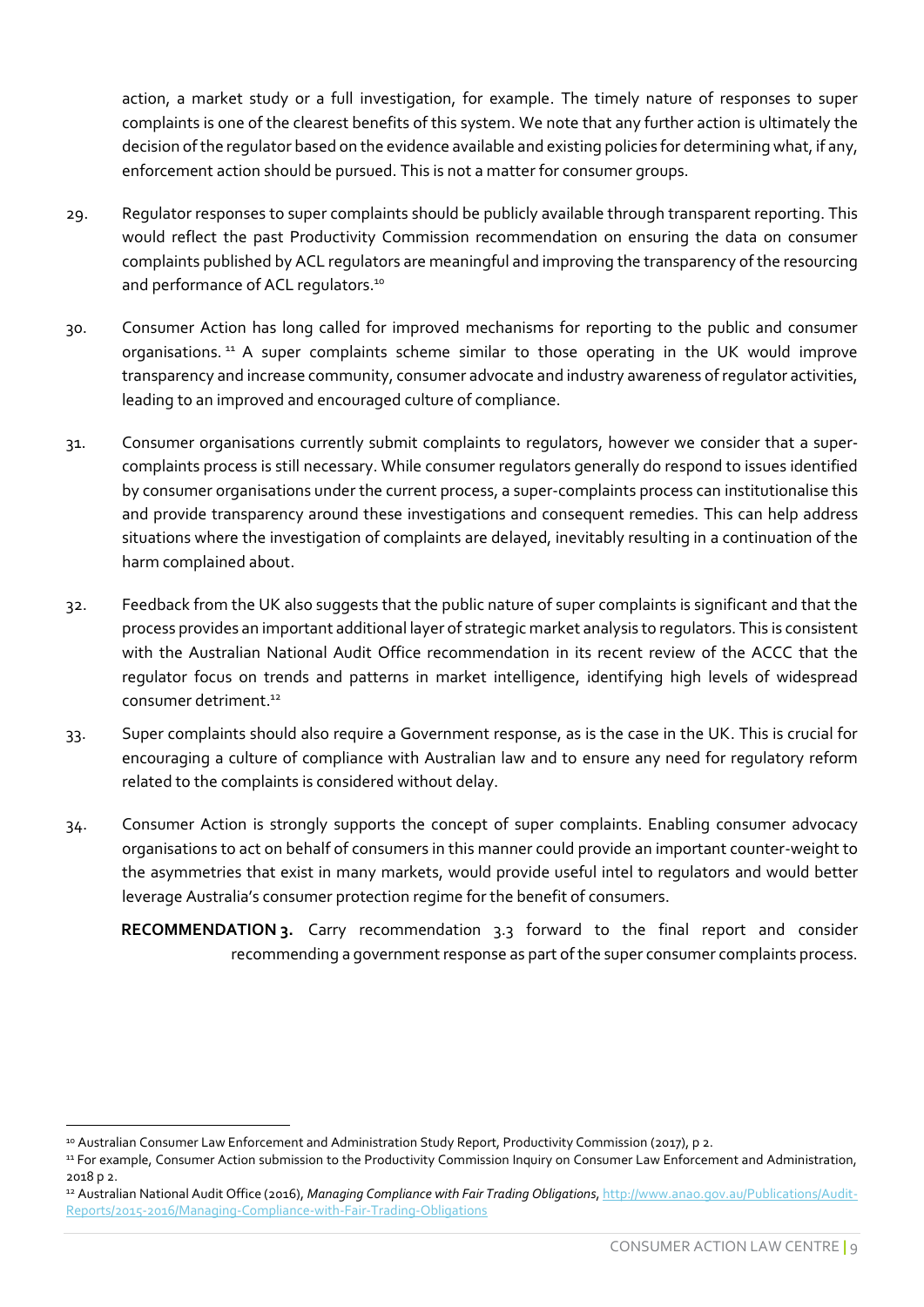## <span id="page-9-0"></span>**Enable access to repair supplies (Competition in repair markets)**

#### <span id="page-9-1"></span>**Evaluate the motor vehicle mandatory information sharing scheme (Recommendation 4.1)**

Consumer Action supports the review of the Motor Vehicle Service and Repair scheme. This review should be conducted independently and transparently.

#### <span id="page-9-2"></span>**Repair facilities, spare parts and software updates (Info request 3.1)**

*To better understand whether consumers have reasonable access to repair facilities, spare parts and software updates, the Commission is seeking further information on:* 

*Question 1. whether consumers have faced difficulties accessing spare parts or repair facilities under guarantees when their product breaks or develops a fault, including specific examples of the type and age of the product, and the costs incurred by the consumer.*

- 35. While we have not seen many inquiries of this nature, it has arisen in the context of recalls for older vehicles (manufactured prior to 2001). We assisted a number of clients in 2019 and 2020 whose older vehicles had been recalled due to a Takata airbag fault, separate to the ACCC Takata airbag mandatory recall. These recalls were operated by the manufacturers themselves. One manufacturer initially demanded the cars be returned, offering a 'buy back' payment for their calculation of the average current value of the old vehicles (approximately \$2,000 - \$3,000) and a small payment to assist with immediate transport requirements in exchange for its delivery to the manufacturer. It was claimed they were unable to be fixed due to a lack of appropriate spare parts.
- 36. However, the issue was that these vehicles, which suddenly had a major fault under the consumer guarantees as they were considered unsafe and could result in 'serious injury and death', had a current value that was far lower than the true value of the vehicle to their owners. The owners we assisted were experiencing financial disadvantage and other vulnerabilities, for example, one owner lived in a regional area of Victoria and required her vehicle to get to necessary medical appointments. She, and the other owners, would likely not have been able to purchase a replacement vehicle of a similar age for the offered amount. These owners were hamstrung and struggled to negotiate with the manufacturer on their own. Some of them eventually accepted the manufacturer's offer, which put them in a worse position at no fault of their own.

## <span id="page-9-3"></span>**Ensure warranties do not impede independent repair (Manufacturer warranties and their influence on repair)**

#### <span id="page-9-4"></span>**Require additional text in warranties to inform consumers that consumer guarantees do not require authorised repair or spare parts (Recommendation 4.2)**

- 7. In relation to warranties, we support Draft Finding 4.1 and Draft Recommendation 4.2 to require text stating the consumer guarantees are not negated by independent repairs, and to take action on terms within manufacturer warranties that automatically void the warranty if non-authorised repairs are undertaken.
- 8. However, rather than focussing on *disclosure* to consumers of these protections, the Commission should also consider *consequences* for manufacturers and retailers for breaching any requirements. The power imbalance in caryards and retail stores cannot be overcome by mere communication in a wordy label which may or may not align with what is verbally communicated at the point of sale.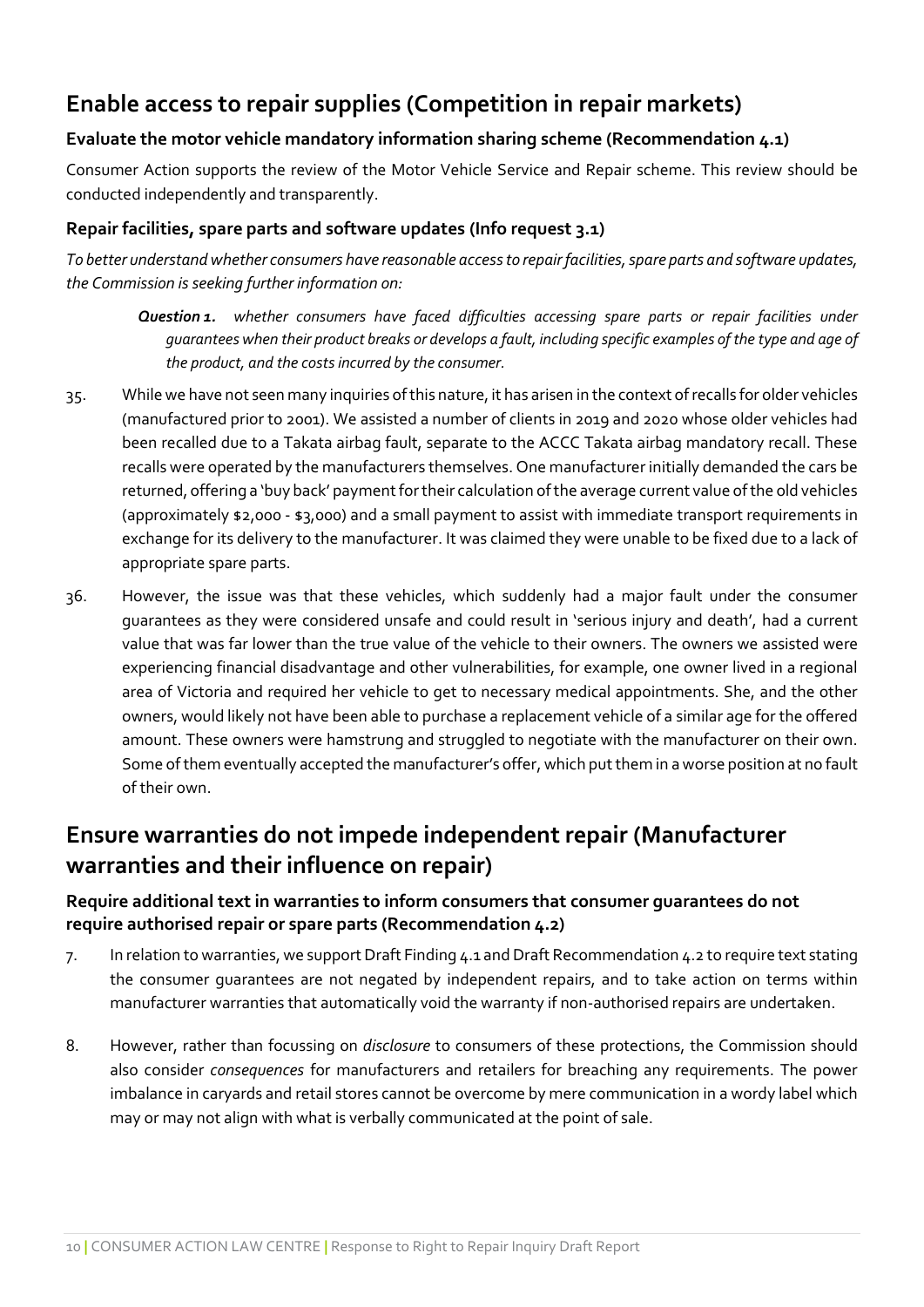#### <span id="page-10-0"></span>**A prohibition on warranty void terms (Info request 4.3)**

*The Commission is considering recommending provisions similar to the Magnuson-Moss Warranty Act in the United States, which prohibit manufacturer warranties from containing terms that require consumers to use authorised repair services or parts to keep their warranty coverage. We are seeking feedback and evidence on the costs and benefits of this approach. In particular:* 

- *Question 2. would manufacturers respond by increasing product prices or making their warranties less generous? Would this latter change have any practical impact on consumers given they are also covered for defects under consumer guarantees?*
- 37. Consumer Action supports a recommendation to prohibit warranties from containing terms that require consumers to use authorised repair services or parts to keep their warranty coverage, such as that in the Magnuson-Moss Warranty Act in the United States.
- 38. Should manufacturers respond by increasing their product prices or reducing the coverage in their warranties, people would still have their rights under consumer guarantees. It is critical that access to enforcing consumer guarantee rights is improved through directly enforceable ADR schemes, including specialty motor vehicle schemes with free access to expert reports. Once access to dispute resolution has been improved, any reduction of warranty coverage would not have much a practical impact on consumers.

#### *Question 3. how could such a prohibition be designed and communicated to ensure that consumers are aware that voiding terms are now prohibited?*

39. The important question here is how the prohibition could be designed to be most effective rather than focusing on consumer awareness. An effective prohibition would be achieved through systemic compliance and enforcement rather than through communication to consumers or consumer education attempts that may be thwarted at the point of sale in any case.

*Question 4. how could the prohibition be designed to limit manufacturer liability for damage beyond their control? For example, the Magnuson-Moss Warranty Act permits warranty terms that limit manufacturer liability for damage caused by unauthorised repairs or parts, if they can demonstrate third-party fault.* 

40. Australian law already includes concepts of causation which are relevant to the analysis of manufacturer liability in the case of damage cased or potentially caused by unauthorised repairs or parts. Furthermore, any sharing of liability needs to be simple for the consumer—i.e., consumers should not be required to lodge separate complaints between manufacturers and repairers, the system should enable allocation of liability between them.

*Question 5. In a similar vein, should terms within end-user license agreements that purport to restrict repair related activities (discouraging third-party repair) also be prohibited?* 

41. We support prohibiting terms within end-user license agreements that purport to restrict repair related activities, such as discouraging third-party repair. These terms discourage competitive repair services, and unnecessarily restrict consumers' contractual rights. Arguably, some of these terms could be considered unfair contract terms under the ACL.

*Question 6. Is a disclosure as proposed under draft recommendation 4.2 sufficient or is a legislative prohibition required?*

42. Disclosure as proposed under draft recommendation 4.2 is not at all sufficient to effect change or compliance with this recommendation. Rather, a legislative prohibition that enables civil penalties for its breach will be required to implement this change effectively. Time and time again, we have been shown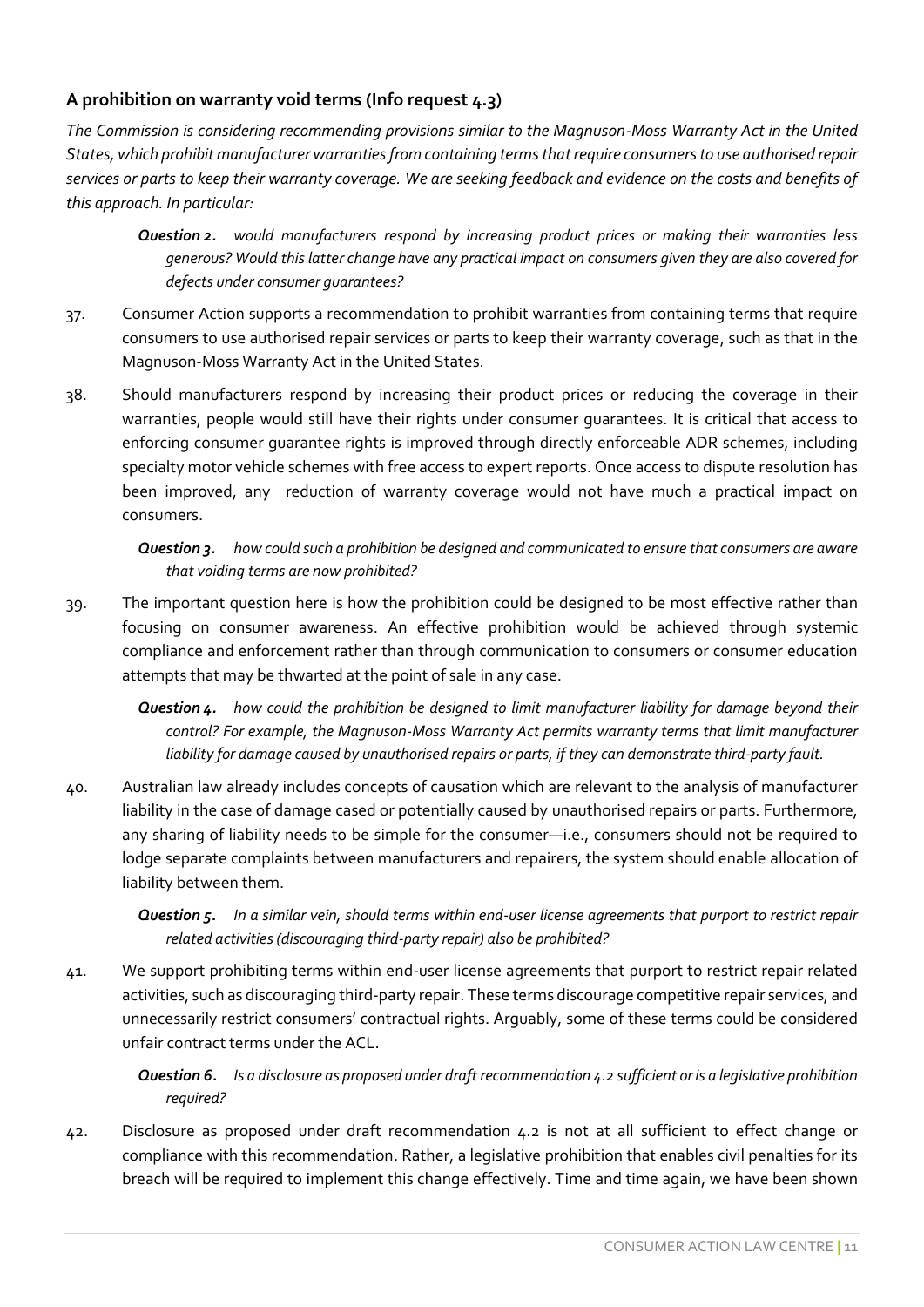that businesses do not always do the right thing simply because they should. If that were the case, there would have been no need for the Financial Services Royal Commission.

43. The age of disclosure as the primary consumer protection mechanism is over. The Productivity Commission should carefully consider the lessons from ASIC's excellent joint report with Dutch Authority for Financial Markets, 'Disclosure: Why it shouldn't be the default.' <sup>13</sup> The report:

*'…focuses on the real-world context in which disclosure operates. It shows that, and explains why, disclosure and warnings can be less effective than expected, or even ineffective, in influencing consumer behaviour. In some instances it shows that disclosure and warnings can backfire, contributing to consumer harm.' 14*

#### <span id="page-11-0"></span>**Extended warranties**

- 44. Any recommendations about warranties should apply to both manufacturer warranties and extended warranties offered or sold by retailers. The draft report has mentioned proposals and reforms to extended warranties that are not yet in effect or that have since been abandoned. We recommend further reforms to fix the ongoing harm caused by extended warranties – both in the retail and caryard settings.
- 45. Since the start of this Inquiry, the proposed ASIC product intervention order for caryard extended warranties has been abandoned. There will be no robust consumer protection for extended warranties in caryards. Yet these extended warranties, along with extended warranties sold by retailers, are often sold using high pressure sales tactics, sometimes with misleading representations about what they will cover or what would already be covered by consumer guarantees, while also limiting the purchaser's right to competitive repair. They are also sometimes used by retailers and dealers to deflect complaints about faulty products under the consumer guarantees. If access to consumer guarantee dispute resolution was improved, there would be less need to focus on manufacturer and extended warranties.
- 46. The Commission's view at page 120 of the Draft Report that the tied servicing issues with extended warranties are 'less pressing' than those with manufacturer's warranties does not fairly capture the ongoing consumer harm. ASIC has abandoned its proposed product intervention order for caryard extended warranties despite its findings of claims ratio of 23 cents in the dollar, with premiums of \$94.7 million against claims of \$21.7 million.<sup>15</sup> There will be no robust consumer protection for extended warranties in caryards, with the regulator hoping that providers will voluntary comply with the deferred sales model that applies to add-on insurance despite there being no consequences for failing to do so.
- 47. ASIC found consumer harm caused by onerous servicing requirements, stating that:

*ASIC's review of car warranties has identified two practices in relation to servicing requirements that can lead to poor consumer outcomes.* 

*The first is where the consumer is required to service their vehicles more frequently than is specified under the manufacturer's warranty. We consider that the manufacturer is the party best able to determine what is a reasonable level of frequency for their vehicles to be serviced. It is therefore not apparent to us why consumers should have to service their vehicle more often.* 

12 **|** CONSUMER ACTION LAW CENTRE **|** Response to Right to Repair Inquiry Draft Report

<sup>13</sup> ASIC, REP 632 Disclosure: Why it shouldn't be the default, 14 October 2019: [https://asic.gov.au/regulatory-resources/find-a](https://asic.gov.au/regulatory-resources/find-a-document/reports/rep-632-disclosure-why-it-shouldn-t-be-the-default/)[document/reports/rep-632-disclosure-why-it-shouldn-t-be-the-default/.](https://asic.gov.au/regulatory-resources/find-a-document/reports/rep-632-disclosure-why-it-shouldn-t-be-the-default/) <sup>14</sup> Ibid 4.

<sup>15</sup> ASIC, *CP324: Product intervention: The sale of add-on financial products through caryard intermediaries*, October 2019, p 9, available at: [https://asic.gov.au/media/5286418/cp324-published-1-october-2019.pdf.](https://asic.gov.au/media/5286418/cp324-published-1-october-2019.pdf)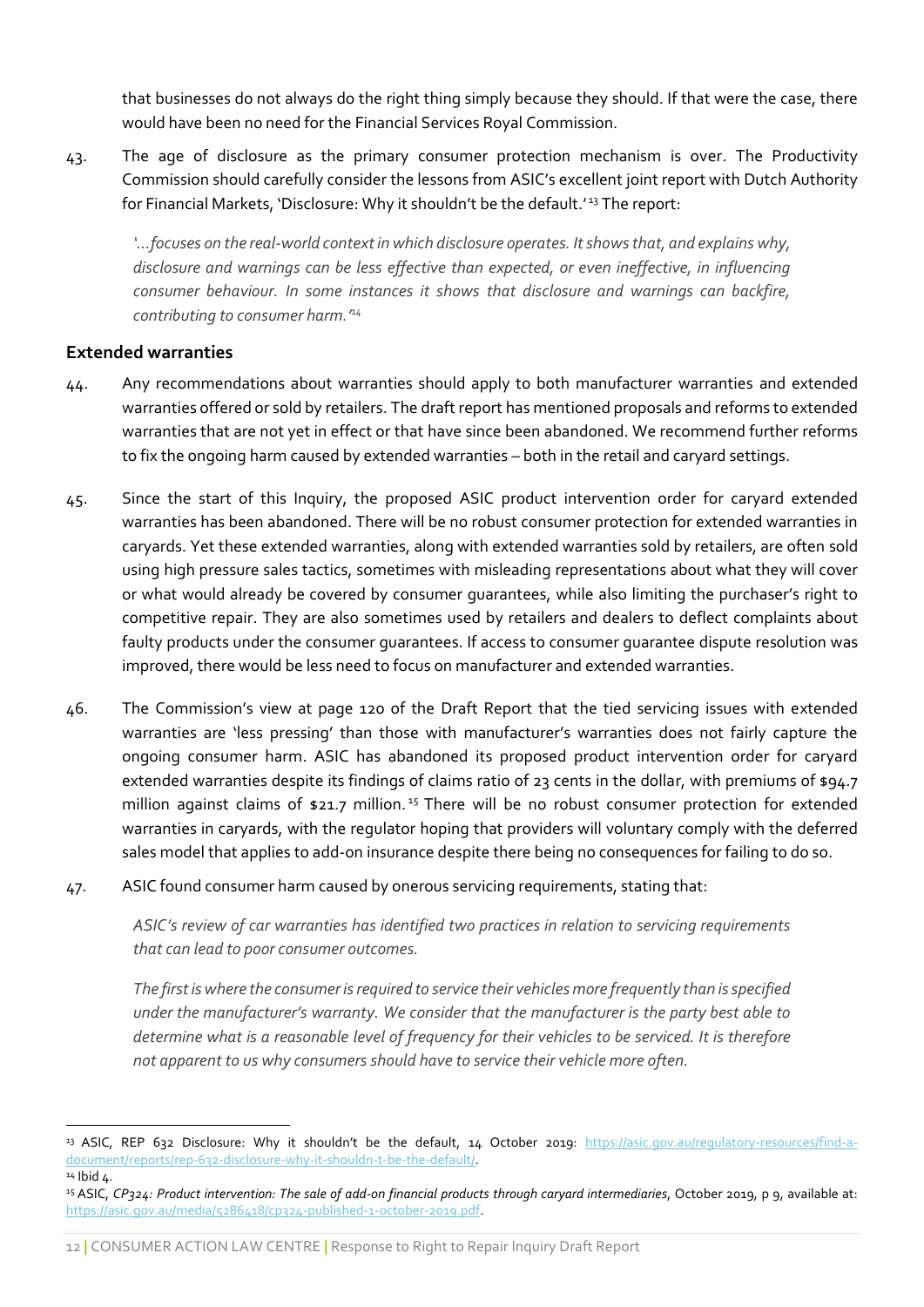*Further, under some warranties, after the manufacturer's warranty has expired, the contract requires the consumer to increase the frequency with which their car has to be serviced. A consumer who has become used to having their car serviced according to the timetable under the manufacturer's warranty may not realise that they now have to service their car more often. The unexpected change in their contractual obligations creates a risk that they may breach the terms of their warranty, and lose their right to have a claim paid.*

*…*

*However, there is also a detriment to consumers where the warranty provides that the provider does not have to meet a claim if the consumer has had their car serviced, but not at that particular dealer. This approach can operate in an inflexible way to the disadvantage of a consumer, including where, for example, the consumer moves away and is no longer able to service the car at the selling dealer.' 16*

- 48. We disagree with the Commission's implication that there is meaningful 'choice or negotiation' <sup>17</sup> on extended warranties in car yards, given the regular use of high-pressure sales tactics and misleading representations about what the warranty will cover. Our clients on low or fixed incomes are often only able to afford second-hand cars. Too often, these cars are lemons, with high-cost finance and a mis-sold junk extended warranty to boot. Their experiences, and the harm caused, should not be overlooked by this Inquiry simply because they can't afford to buy newer cars covered by manufacturer's warranties.
- 49. Our online tool, DemandARefund, has now seen more than \$32 million demanded in refunds on junk insurance and extended warranties since it was launched in March 2016, with at least \$11 million of that attributed to sales through car dealers. At least \$2.88 million has been demanded in relation to extended warranties specifically. We know the harm continues because, of the 18 demands for a refund on extended warranties made through DemandaRefund between 14 May and 8 July 2021, two of the warranties were sold in 2020, and six were sold in 2019. We expect many more to follow as people attempt to claim on the warranty only to be denied due to an exclusion. There is often a lag time between the sale of a warranty, and when a person makes a claim for a refund through DemandaRefund.
- 50. The survey questions asked by DemandaRefund when a person generates a letter of demand for an extended warranty are concerning, and reveal the extend of mis-selling and pressure in caryards. The following table refers to demands generated as at 13 May 2021:

<sup>&</sup>lt;sup>16</sup> Ibid p 55. <sup>17</sup> Draft Report, Productivity Commission Inquiry on the Right to Repair, p 120.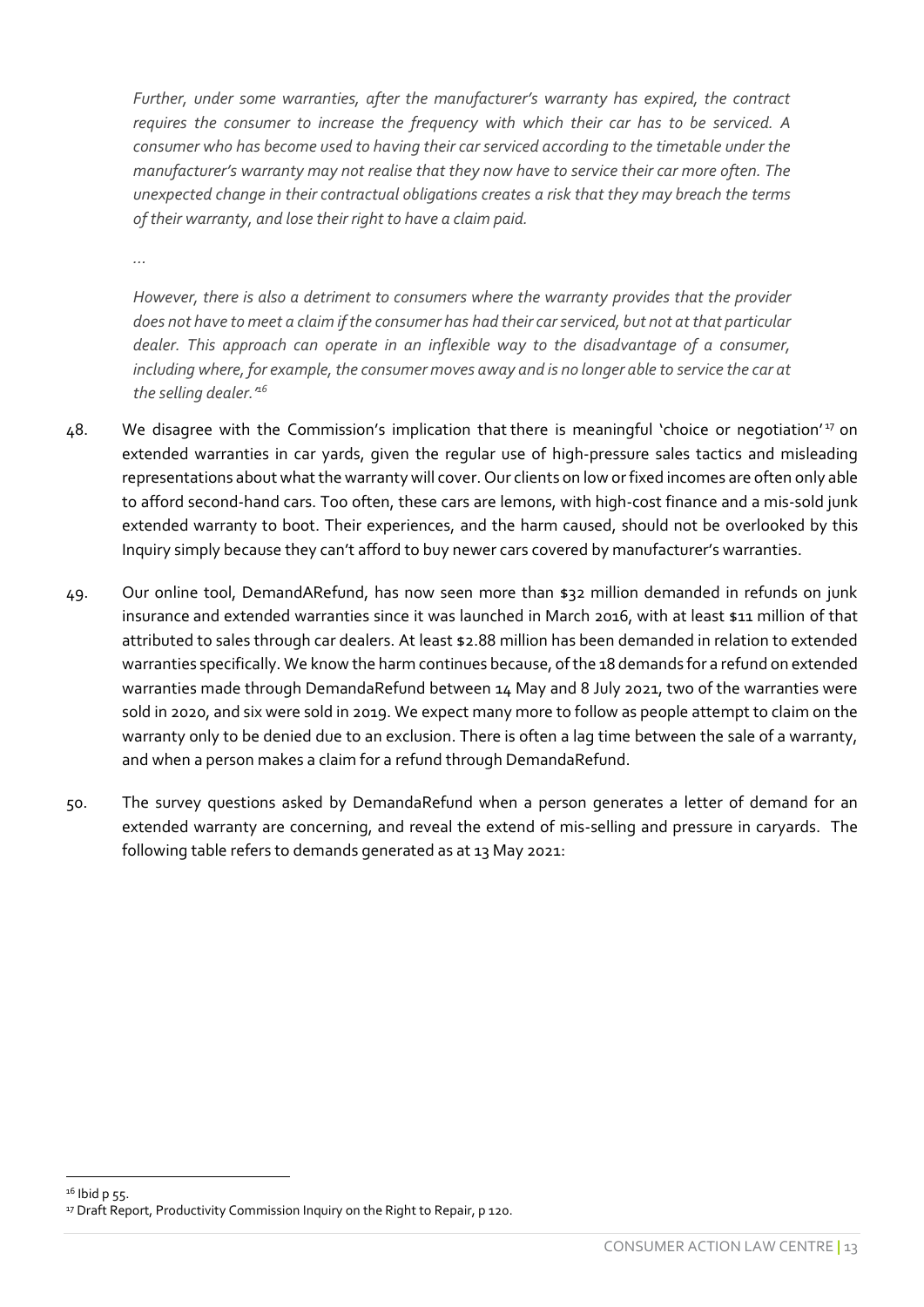| Question                                                                                                                   | Yes: | No.    | Yes (%) No (%) |         |
|----------------------------------------------------------------------------------------------------------------------------|------|--------|----------------|---------|
| Did the salesperson explain the full cost of the warranty?                                                                 | 587  | 1260   | 31.78%         | 68.22%  |
| Did the salesperson explain your 'cooling off' rights?                                                                     | 258  | 1589   | 13.97%         | 86.03%  |
| Did the salesperson give you information that was misleading?                                                              | 1201 |        | 646 65.02%     | 34.98%  |
| Did the salesperson pressure you into buying the insurance?                                                                | 1246 | 601    | 67.46%         | 32.54%  |
| Did the salesperson suggest that the warranty would be the only protection you'd get if something went wrong with the car? | 1324 | 523    | 71.68%         | 28.32%  |
| Did the salesperson tell you that you had to buy the warranty?                                                             | 922  | 925    | 49.92%         | 50.08%  |
| Did the salesperson use other unfair sales tactics?                                                                        | 819  |        | 1028 44.34%    | 55.66%  |
| Did this information or lack of information influence your decision to buy the warranty?                                   | 1571 | 173    | 89.36%         | 9.84%   |
| Did you know the warranty was optional?                                                                                    | 826  | 1021   | 44.72%         | 55.28%  |
| Did you know you had bought the warranty?                                                                                  | 1479 |        | 368 80,08%     | 19.92%  |
| Did you receive a product disclosure statement (PDS)?                                                                      | 771  |        | 1076 41.74%    | 58.26%  |
| Do you think the salesperson explained all the important exclusions and limitations?                                       | 56   | 1791   | 3.03%          | 96.97%  |
| If you had known what you know now, would you have decided to buy the warranty?                                            |      | 0.1847 | 0.00%          | 100.00% |
| Overall, do you think the sales process was fair?                                                                          | 244  | 1603   | 13.21%         | 86.79%  |
| Were you given an opportunity to review the documents before agreeing to the purchase?                                     | 671  |        | 1176 36.33%    | 63.67%  |

- 51. The problems are not just in car yards. While DemandaRefund does not capture specific data on extended warranties offered in settings other than car yards, we think the following findings are relevant to the sale of extended warranties generally. Notably, 100% of DemandaRefund users said that they would not buy the extended warranty again, knowing what they now know. 60% of users reported pressure from the salesperson, 42% reported unfair sales tactics and 90% thought the sales process was unfair.
- 52. Indeed, to the extent that extended warranties are seen to offer value, it is because our dispute resolution processes for enforcing the consumer guarantees are so poor. It's hard to see a market for these add-on products if our consumer laws and dispute resolution forums were working properly.
- 53. Further, we know that the proposed cooling off periods and oral disclosure of cancellation rights referred to at page 96 of the Draft Report will not stop this harm. Indeed, the types of "reforms" can often backfire, being used by clever salespeople to give comfort to the consumer and close the deal on a junk warranty, knowing that people rarely cool off. Our 2016 research with Dr Paul Harrison from Deakin University found that when customers are offered a "cooling off" period, they don't change their minds, even when the alternative is considered subjectively better.<sup>18</sup> As mentioned above, ASIC's excellent joint report with the Dutch regulator AFM compiled the overwhelming evidence that disclosure alone does not promote good consumer outcomes, and can 'backfire, contributing to consumer harm'.<sup>19</sup> The age of disclosure as the primary consumer protection is over.
- 54. Between their low value and the way in which they are pressure sold, extended warranties that limit repair choice are costly and harmful to consumers without providing benefits of improved prospects of repair.
- 55. Specifically, Consumer Action does not agree that extended warranty arrangements benefit vehicle owners through more certainty, often because they are sold to people who are not eligible to claim on them or have so many exclusions that they do not provide the benefits advertised.

<sup>18</sup> Consumer Action and Dr Paul Harrison, Deakin University, *Cooling-off periods for consumers don't work: study*, 29 November 2016: [https://consumeraction.org.au/cooling-off-periods-consumers-dont-work-study/.](https://consumeraction.org.au/cooling-off-periods-consumers-dont-work-study/)

<sup>19</sup> ASIC, REP 632 Disclosure: Why it shouldn't be the default, 14 October 2019: [https://asic.gov.au/regulatory-resources/find-a](https://asic.gov.au/regulatory-resources/find-a-document/reports/rep-632-disclosure-why-it-shouldn-t-be-the-default/)[document/reports/rep-632-disclosure-why-it-shouldn-t-be-the-default/.](https://asic.gov.au/regulatory-resources/find-a-document/reports/rep-632-disclosure-why-it-shouldn-t-be-the-default/)

<sup>14</sup> **|** CONSUMER ACTION LAW CENTRE **|** Response to Right to Repair Inquiry Draft Report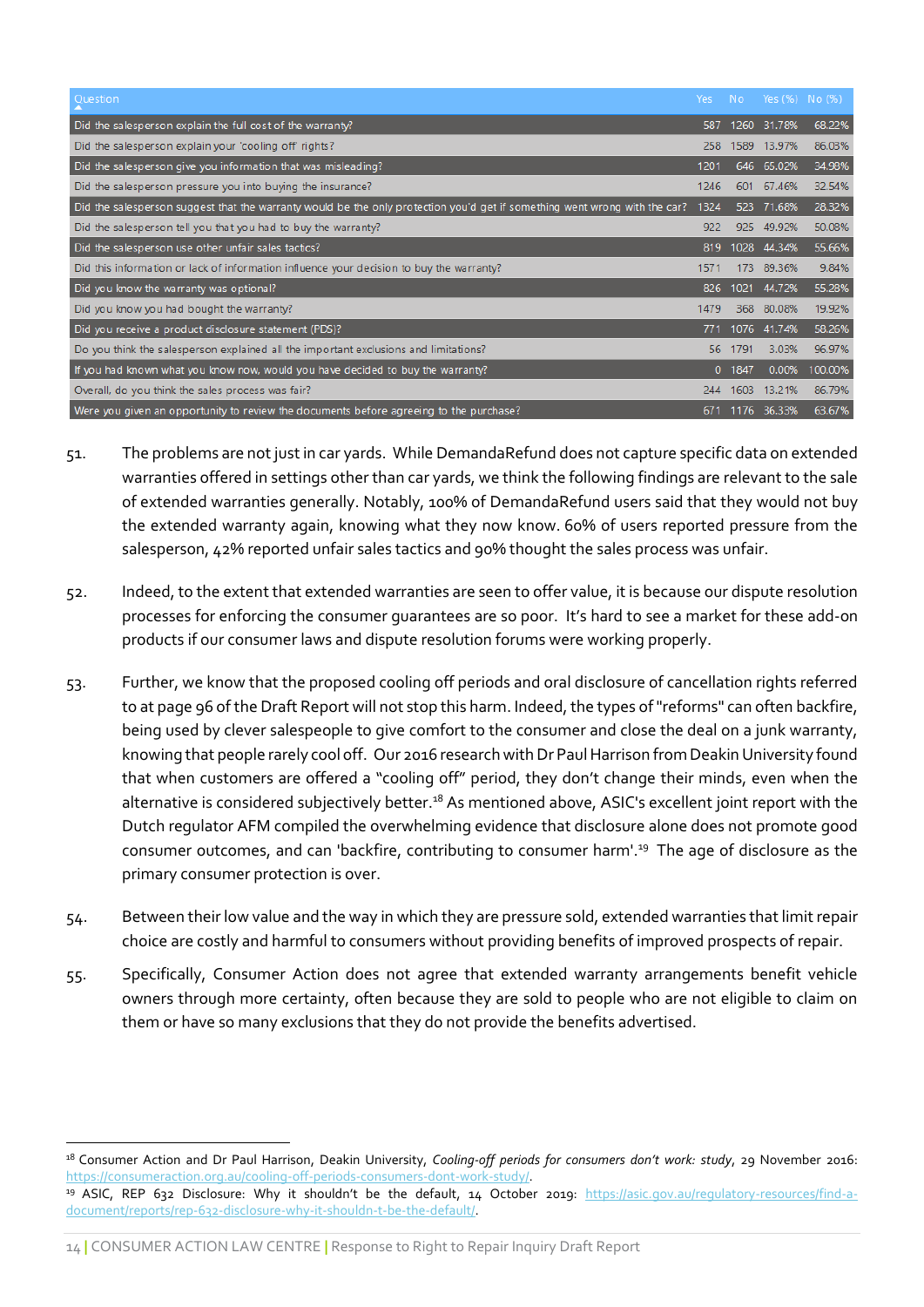#### What was ASIC going to do?<sup>20</sup>

- <span id="page-14-0"></span>56. ASIC proposed to fix the harm caused by sales practices and design features in the caryard extended warranties market by introducing a number of helpful obligations through a proposed product intervention, which has now been abandoned. Consumer advocates strongly supported these proposals, which included:
	- **Implementing a 4-day deferred sales model**: This would have put a useful 4-day pause in the sales process, meaning people had time, outside of the high-pressure sales context of the caryard, to consider whether they wanted or needed the extended warranty. The sales representative would have been prevented from completing the sale of an extended warranty during a 4-day 'deferral period'. This reform will, however, apply to other add-on products, such as consumer credit and GAP insurances following a recommendation of the Financial Service Royal Commission.
	- **Banning overlap with manufacturer's warranty**: Ban the sale of extended warranties on new cars where the manufacturer's warranty still has more than 12 months' cover. This was to address 'the existing problem for consumers in being asked to make a purchasing decision when they cannot be reasonably expected to predict their future needs'.<sup>21</sup>
	- **Banning tied servicing requirements**: ban sale of warranties that require servicing the car:
		- i. more frequently than recommended by the manufacturer of the car; or
		- ii. by the dealer who sold them the product.

This was to respond to the 'consumer harm arising where consumers pay for warranties but require flexibility in servicing, placing them in breach of their requirements under the contract, and so at risk of having any future claim denied.<sup>122</sup>

- **Banning extended warranties with low claims limits**: Introducing a ban on the sale of mechanical risk products with maximum claims limits of \$2,000 or less.
- **Pro-rata refund rights**: Allowing a 30-day cooling off period and then pro-rata refund rights after that time when a consumer cancels an extended warranty. This would address unfair refund practices that can disadvantage consumers (e.g. where a warranty provider can retain the entire premium even though they are no longer on risk).
- **Complementary obligations:** Requiring that warranty providers:
	- iii. develop criteria to restrict sales so that consumers are not offered products that are unlikely to provide them with a significant benefit;
	- iv. be prohibited from using sales tactics that either represent to consumers that they may have to make payments from their own resources if they do not buy the add-on products; or require the consumer to justify why they are not buying a product.
- **Data**: Provide recurrent data to ASIC.
- 57. We urge the Commission to consider making recommendations on the additional protections for extended warranties based on the findings and proposals of ASIC.

<span id="page-14-1"></span>**RECOMMENDATION 4.** Require text stating the consumer guarantees are not negated by independent repairs.

<sup>&</sup>lt;sup>20</sup> See ASIC CP324 (Oct 2020) page 56 on extended warranties, and page 25 on complementary obligations: <https://asic.gov.au/media/5286418/cp324-published-1-october-2019.pdf>

Subsequent draft order (Aug 2020) extended these proposals to dealer-issued warranties: [https://asic.gov.au/media/5727514/20-179mr](https://asic.gov.au/media/5727514/20-179mr-attachment-1-summary-of-changes.pdf)[attachment-1-summary-of-changes.pdf](https://asic.gov.au/media/5727514/20-179mr-attachment-1-summary-of-changes.pdf)

<sup>21</sup> ASIC CP324 (Oct 2020) page 57[: https://asic.gov.au/media/5286418/cp324-published-1-october-2019.pdf](https://asic.gov.au/media/5286418/cp324-published-1-october-2019.pdf)

<sup>22</sup> ASIC CP324 (Oct 2020) page 58[: https://asic.gov.au/media/5286418/cp324-published-1-october-2019.pdf](https://asic.gov.au/media/5286418/cp324-published-1-october-2019.pdf)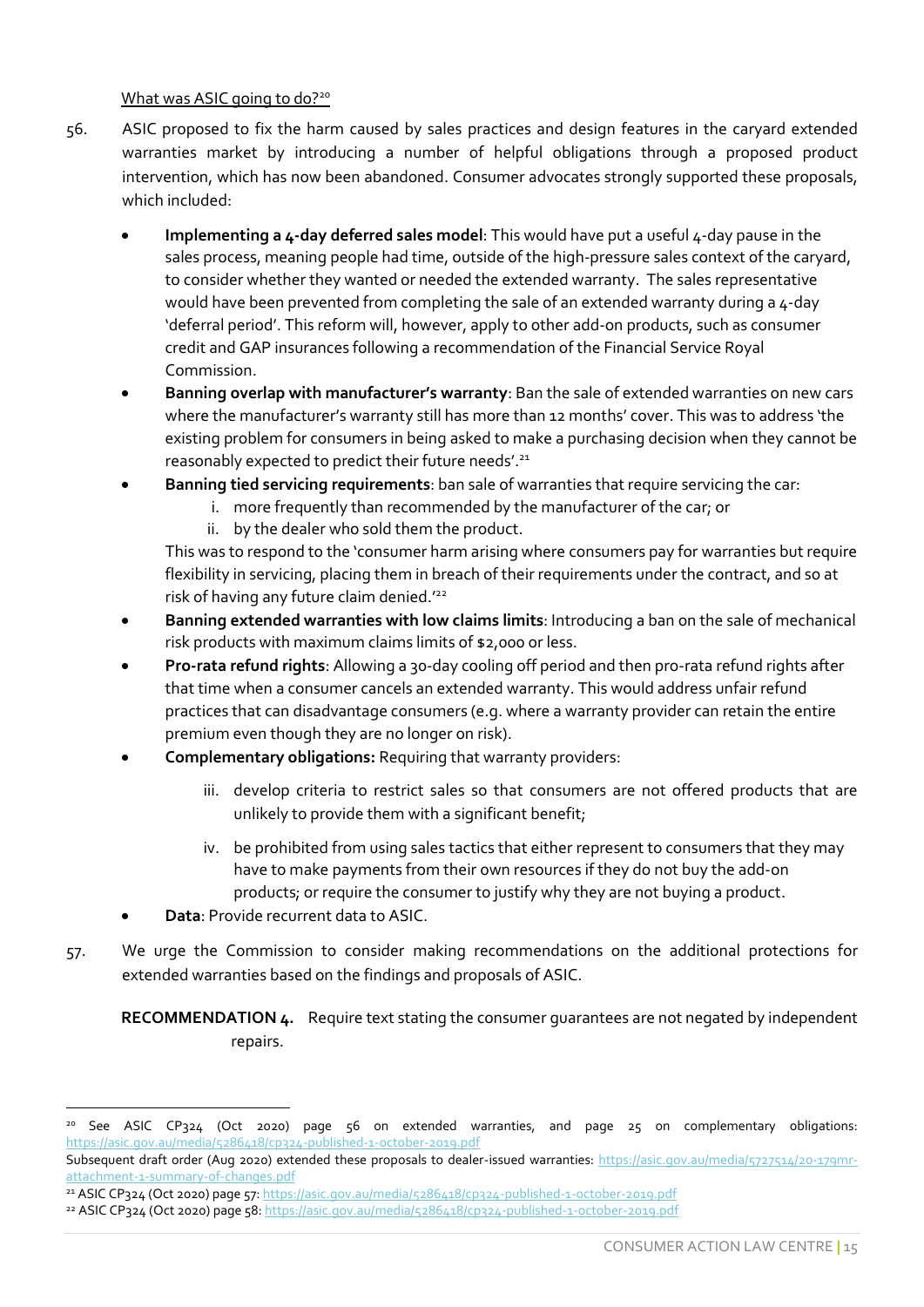- <span id="page-15-4"></span>**RECOMMENDATION 5.** The Productivity Commission should recommend ASIC's proposals listed at para 56 be revisited and implemented in order to help address the stifling of competitive repair choice and harm caused by extended warranties.
- <span id="page-15-5"></span>**RECOMMENDATION 6.** Prohibit warranties from containing terms that require consumers to use authorised repair services or parts to keep their warranty coverage.

### <span id="page-15-0"></span>**Better information for consumers on product durability and repairability**

#### <span id="page-15-1"></span>**Publish guidance on durability expected under consumer guarantees for common household items (Recommendation 3.1)**

- 58. We support **draft recommendation 3.1.**
- 59. We support the Productivity Commission draft recommendation (3.1) on guidance on reasonable durability of products.
- 60. The lack of clear information on product durability and reparability has contributed to the current situation where retailers and car dealers refer only to their own warranties in relation to how long a good should last. However, these warranties do not reflect the realities of costs, reputation , age or community expectations.
- 61. Guidance on the minimum expected durability of products, including specific and robust minimum time periods, would help re-focus durability claims and evidentiary burdens on the Australian Consumer Law rather than on individual business decisions about the over-and-above warranties mentioned previously. This guidance should be developed in conjunction with consumer representatives and be evidence based – not just relying on the expectations of industry.
- 62. While Consumer Action has not seen a significant number of matters related to the unavailability of spare parts, we have seen the Takata airbag issue discussed on pages 11-12 of this submission. Further guidance in relation to durability and availability of spare parts would be useful.

**RECOMMENDATION 7.** In addition to supporting recommendation 3.1, we recommend further guidance in relation to durability and availability of spare parts.

#### <span id="page-15-6"></span><span id="page-15-2"></span>**Product labelling scheme (Information request 6.1)**

63. While Consumer Action supports durability advice as above, we also note that disclosure approaches will never offer a complete solution to barriers to repair, as discussed previously in this submission. Should manufacturers be participating in premature obsolescence of their products, disclosure and information statements will not address this on their own.

### <span id="page-15-3"></span>**Other**

- 64. Finally, it is important to provide information on leasing of products, as the implication on page 54 of the draft report is that consumer leases are beneficial due to potentially being more environmentally friendly.
- 65. Consumer leases are rental arrangements for goods hired for domestic or household purposes, that typically last for a fixed period of between 12 to 48 months (though some last longer than this). They include products such as laptops, mobile phones, whitegoods, cars or furniture. Consumer leases are a form of credit product under the *National Consumer Credit Protection Act 2009 (***NCCP Act***)*, however unlike all other forms of regulated credit, there is absolutely no cap on the amount that can be charged for a consumer lease. A report by ASIC on the cost of consumer leases for household goods found a clothes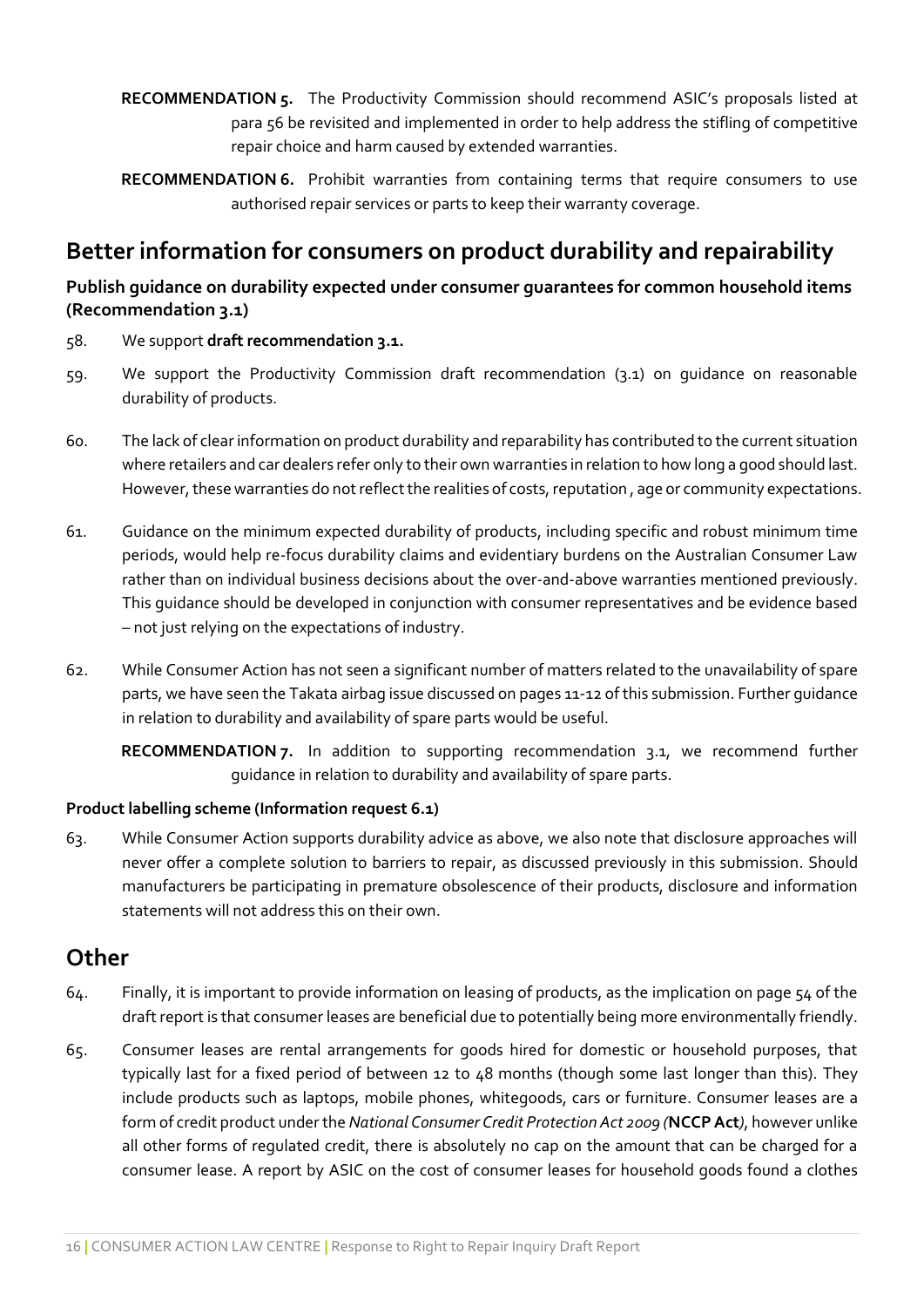dryer cost a Centrelink recipient the equivalent of an 884% interest rate.<sup>23</sup> The lack of a cost cap for consumer leases means that despite being regulated by the NCCP Act, leasing arrangements often see consumer end up paying multiple times the recommended retail price for items that they don't own at the end. Often consumer lease providers advertise that repairs and servicing are included in these exorbitant costs, despite consumers having rights to repair, refund or replacement already under the ACL.

66. It is also notable that both Telstra and Optus have ended their phone leasing plans, which were poor value and arguably did not result in less e-waste as by definition they resulted in the need to acquire a new phone after the lease term (which were generally 24 months).

## <span id="page-16-0"></span>**Conclusion**

67. The right to repair in Australia would be greatly improved by better access to accessible, affordable and timely dispute resolution for consumers to be able to enforce their rights enshrined in the ACL. This is the first step to increasing access to the right to repair for faulty goods, which is currently lacking across most states and territories for low-value goods and motor vehicles. This will be complemented by a culture of compliance, which would be strengthened by the implementation of a super complaints process through the ACCC. Improvements to competitive repair can then follow, as the focus for faulty goods will relate to the consumer guarantees rather than over and above warranties, many of which restrict consumer choice in repair.

<sup>&</sup>lt;sup>23</sup> ASIC, REP 447: Cost of consumer leases for household goods (2016), [https://asic.gov.au/regulatory-resources/find-a](https://asic.gov.au/regulatory-resources/find-a-document/reports/rep-447-cost-of-consumer-leases-for-household-goods/)[document/reports/rep-447-cost-of-consumer-leases-for-household-goods/](https://asic.gov.au/regulatory-resources/find-a-document/reports/rep-447-cost-of-consumer-leases-for-household-goods/)